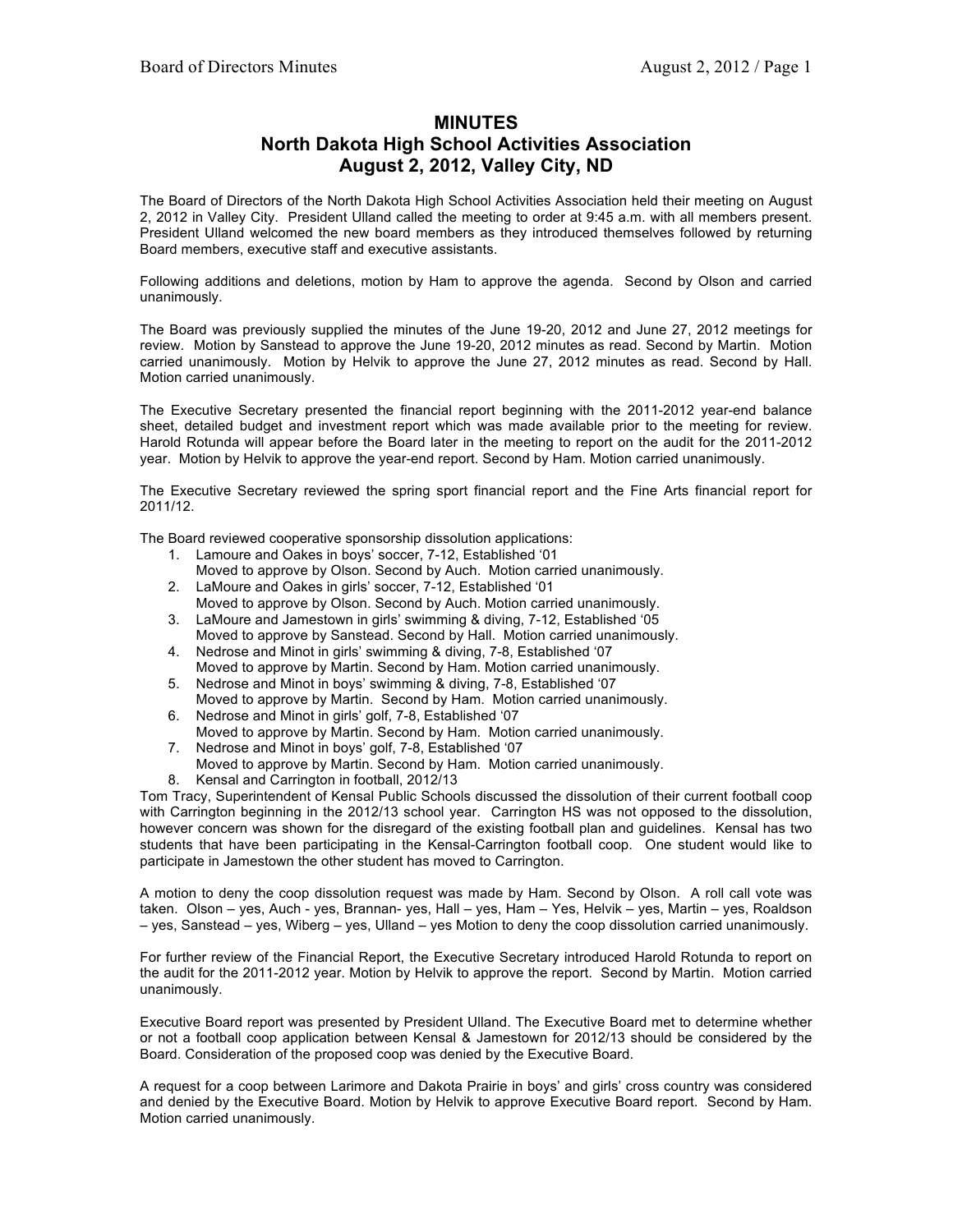West region tournament sites were discussed. At the June 19-20, 2012 Board meeting, Jeff Dornfeld, AD Williston High School asked to have until the August Board meeting to determine whether or not they would be able to host the West Region Wrestling Tournament in 2012-13. A letter from Jeff Dornfeld was presented stating Williston will not be able to hold the West Region Wrestling Tournament due to a shortage of hotel rooms. The West Region Athletic Directors recommended moving the tournament to Minot, the next place on their rotation schedule. Motion by Ham to move the 2012-13 West Region Wrestling Tournament to Minot. Second by Hall. Motion carried unanimously.

A recommendation was received from the West Region Athletic Directors to move the 2012-13 West Region Volleyball Tournament to Mandan. An invitation was received from Mandan. Motion by Auch to move the 2012/13 West Region Volleyball Tournament to Mandan. Second by Sanstead. Motion carried unanimously.

Hall provided a report from the Constitution & By-Laws Committee on the strategic plan items to be reviewed by the Constitution & By-Laws Committee. An October 1<sup>st</sup> meeting has been set to determine a new format and to continue work on by-laws. Timelines for the strategic plan were stated and added to the overall plan draft. Motion to approve the committee report by Helvik. Second by Brannan. Motion carried unanimously.

Helvik provided a report from the Media Committee on the television contract and strategic plan items. The current television contract expires at the end of the 2012/13 year. The committee will continue to work on procuring a new contract. Chuck Schmidt, a staff member from the Arizona Interscholastic Association will be invited to ND to share what AZ is doing with webcasting. Timelines for the strategic plan were stated and added to the overall plan draft. Motion to approve the committee report by Auch. Second by Brannan. Motion carried unanimously.

Ham provided a report from the Finance Committee to the Board regarding their discussion of the strategic plan. Pursuing additional corporate sponsorships is an ongoing task, keeping in mind we need to assure our current sponsors contracts are honored. We are in the first year of a 5 year contract with our Premiere sponsor. The committee recommended establishing a purpose for a foundation before any additional plans are made to create an NDHSAA Foundation. The committee discussed the strategic planning committee's recommendation regarding the addition of a media specialist. With the proposed changes being made with webcasting it may be possible to hire a media manager/specialist in the future. Timelines for the strategic plan were stated and added to the overall plan draft. Motion to approve the committee report by Sanstead. Second by Auch. Motion carried unanimously.

Olson provided a Realignment Committee Report with timeline recommendations for appropriate items in the strategic plan. Timelines for Strategic Goal 2 concerning Enrollment – classification – criteria for coops are all ongoing. Timelines for the strategic plan were stated and added to the overall plan draft. Motion to approve the committee report by Martin. Second by Ham. Motion carried unanimously.

Martin provided an Officials Committee Report with timeline recommendation for appropriate items in the strategic plan. Elimination of goal 4 step 2 was recommended and will be reviewed with the NDHSAA Strategic Plan Draft 3. Timelines for the strategic plan were stated and added to the overall plan draft. Motion to approve the committee report by Ham. Second by Sanstead. Motion carried unanimously.

Brannan provided a Fine Arts Committee Report including a timeline recommendation for appropriate items in the strategic plan. The committee will review and evaluate ways to reduce expenditures and increase revenues for Fine Arts activities, gather feedback and implement changes as per the proposed timeline. Timelines for the strategic plan were stated and added to the overall plan draft. Motion to approve the committee report by Helvik. Second by Auch. Motion carried unanimously.

Auch provided a Promotions and Programs Committee Report and a timeline recommendation for appropriate items in the strategic plan**.** Recommendations are to request schools create videos on sportsmanship, create new pre-game and game sportsmanship announcements, create public service announcements (PSA) to recruit officials. Removal of reference to coaches was recommended and will be reviewed with the NDHSAA Strategic Plan Draft 3. Timelines for the strategic plan were stated and added to the overall plan draft. Motion to approve the committee report by Martin. Second by Sanstead. Motion carried unanimously.

Wiberg provided a Tournament Committee Report and a timeline recommendation for appropriate items in the strategic plan. Reference to locations and profitability are recommended to be directed to the Combined Tournament Committee in December 2012. Recommendation to eliminate goal 2, step 5 will be reviewed with the NDHSAA Strategic Plan Draft 3. Timelines for the strategic plan were stated and added to the